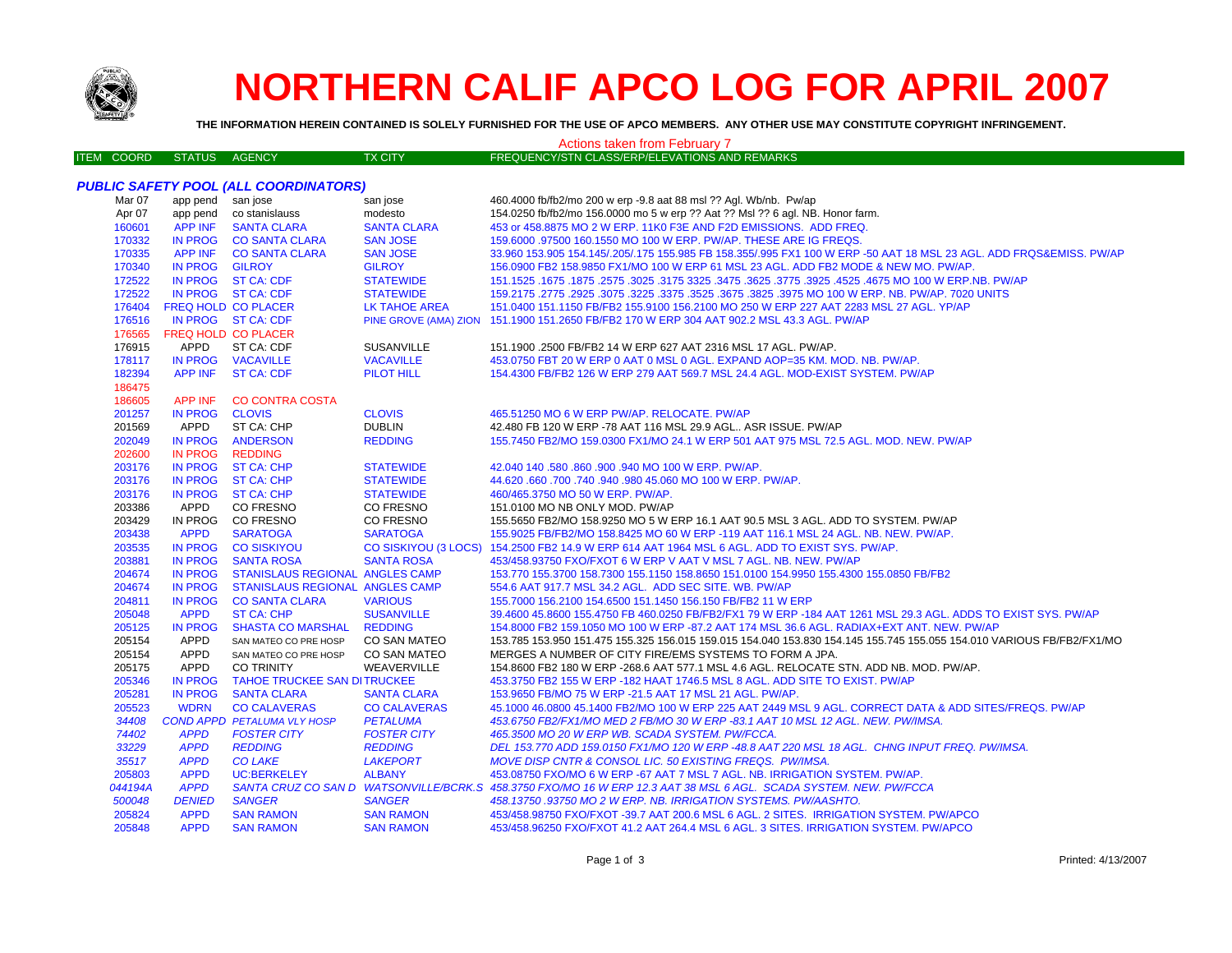| <b>Actions taken from February 7</b> |               |                              |                          |                                                                                                                                |  |
|--------------------------------------|---------------|------------------------------|--------------------------|--------------------------------------------------------------------------------------------------------------------------------|--|
| <b>ITEM COORD</b>                    | <b>STATUS</b> | <b>AGENCY</b>                | <b>TX CITY</b>           | FREQUENCY/STN CLASS/ERP/ELEVATIONS AND REMARKS                                                                                 |  |
| 205835                               | <b>APPD</b>   | <b>ST CA: P&amp;R</b>        | <b>WIEMAR</b>            | 458,5000 465,2500 FXO 133.6 AAT 396 W ERP @012 475.5 MSL 39.6 AGL, MOD, PW/APCO,                                               |  |
| 205836                               | <b>APPD</b>   | <b>JACKSON</b>               | <b>JACKSON &amp; VIC</b> | 453/458.1500 FXO 145.9 AAT 20 W ERP 504 MSL 17 AGL. VOTING RCVRS (2). PW/APCO.                                                 |  |
| 205841                               | <b>APPD</b>   | ST CA: DGS-OBG               | <b>SAN FRANCISCO</b>     | 453.950 460.1250 30 W ERP ADD MOBILES @ FX1S TO SYSTEM. BUILDING INTERNAL SYSTEM. PW/AP.                                       |  |
| 500071                               | <b>APPD</b>   | <b>MADERA</b>                | <b>MADERA</b>            | 453.4000 FB2/MO 60 W ERP 36 AAT 90 MSL 28 AGL. RESTORAL. PW/AASHTO                                                             |  |
| 205858                               | <b>APPD</b>   | <b>ST CA: CHP</b>            | <b>AUBURN</b>            | 159.0300 FX1 60 W ERP 9.4 AAT 460.9 MSL 11.3 AGL. REARRANGE ANTENNAS. PW/AP                                                    |  |
| 500056                               | <b>APPD</b>   | <b>CORDOVA R&amp;P DIST</b>  | <b>RANCHO CORDOVA</b>    | 453/458.6500 MO 2 W ERP. NB. IRRIGATION SYSTEM. PW/AASHTO                                                                      |  |
| 205885                               | <b>APPD</b>   | ST CA: CHP                   |                          | COLUMBIA/DARDENELLE 460.3000 72.760 FXO 111 W ERP 125.6 AAT 2267 MSL 29 AGL, 3 SITES, PW/AP,                                   |  |
| 205888                               | <b>APPD</b>   | <b>SANTA CRUZ</b>            | <b>SANTA CRUZ</b>        | 154.1000 FB2 (EXISTS AS FB) 158.7900 MO 125 W ERP ?? AAT 95 MSL 15 AGL. MOD. PW/AP                                             |  |
| 205889                               | <b>APPD</b>   | <b>ST CA: OES</b>            | <b>BERKELEY</b>          | 153.7550 FB 154.9800 FX1 100 W ERP 122.2 AAT 243.8 MSL 12.2 AGL. CORRECTS COORDS. PW/AP                                        |  |
| 36427                                | <b>APPD</b>   | <b>SAN JOSE</b>              | <b>SAN JOSE</b>          | 153.9800 FB/FB2 155.8200 MO 240 W ERP -65.5 AAT 61 MSL 44 AGL. ADD TO EXIST SYS. PW/IMSA.                                      |  |
| 205938                               | <b>APPD</b>   | <b>ST CA: CHP</b>            | <b>CALDECOTT TNL</b>     | 154.2800 FB 325 W ERP 122.2 AAT 243 MSL 12.2 AGL. CORRECT MISC SITE DATA. PW/AP.                                               |  |
| 205939                               | <b>APPD</b>   | <b>ST CA: CDF</b>            |                          | LAKESHORE(FRS CO) 151.3850 FB/FB2 159.2700 FX1 96 W ERP 253.6 AAT 2599.6 MSL 18.3 AGL. RELOCATE TO NEW TOWER. PW/AP            |  |
| 205944                               | <b>APPD</b>   | <b>SANTA ROSA JC</b>         |                          | WINDSOR/FORESTHILL 460.4000 .5500 FB/FB2/FX1/MO 25 W ERP -40 AAT 47 MSL 12.2 AGL. ADD TO EXIST SYS. PW/AP                      |  |
| 205950                               | APPD          | CO MONTEREY                  | <b>SALINAS</b>           | DEL 460.5000 ADD 460.3000 FB/FB2/FX1/MO 350 W ERP -52.1 AAT 16 MSL 31.1 AGL. CHNG FREQS. PW/AP                                 |  |
| 205973                               | APPD          | CO YOLO (YCESSA)             | YOLO CO                  | 156.0150 155.1450 MO 120 W ERP. WB/NB. ADDS MO FREQS. PW/AP                                                                    |  |
| 205972                               | APPD          | ST CA: DOT                   | KLAMATH (DN CO)          | 453/458.2375 .7000 FXO 90 W ERP 756.5 AAT 1299.4 MSL 15.2 AGL. LINKS. NB. PW/AP                                                |  |
| 38170                                | <b>APPD</b>   | MANTECA                      | <b>MANTECA</b>           | DEL 460.1000 ADD 453.81250 FB2/FX1/MO 100 W ERP 38.5 AAT 10 MSL 39.6 AGL. NB. PW/IMSA.                                         |  |
| 511060                               | <b>APPD</b>   | CI/CO SAN FRANCISCO          | <i>TRACY/GROVELAND</i>   | 15 FREQUENCIES 453 MHZ 35 W ERP FBT. GPS-RTK. PW/AASHTO                                                                        |  |
| 206069                               | APPD          | ST CA: DOT                   | <b>SHAVER LAKE</b>       | 460/465.3500 .36250 FXO 50 W ERP 556.6 AAT 2291 MSL 45.7 AGL.CONTROL LINKS. BIG CREEK/TOLL HOUSE & SHAVER LK PW/AP             |  |
| 033229                               | <b>APPD</b>   | <b>REDDING</b>               | <b>REDDING</b>           | 159.0750 FX1/MO 120 W ERP -48.8 AAT 220 MSL 18 AGL. DEL 153.770 WB. MOD. PW/IMSA.                                              |  |
| 038538                               | APPD          | CO DEL NORTE                 | <b>CRESCENT CITY</b>     | 154.0850 FB/MO 40 W ERP -47.7 AAT 12 MSL 13.7 AGL. RELOCATE. WB. PW/IMSA.                                                      |  |
| 500189                               | <b>APPD</b>   | <b>CHOWCHILLA</b>            | <b>CHOWCHILLA</b>        | 453/458.03750 MO 2 W ERP. NB. NEW. PW/AASHTO.                                                                                  |  |
| 206184                               | <b>WDRN</b>   | CO DOUGLAS (NV)              | MARKLEVILLE              | 155.7150 FB2/MO ?? FX1/MO 11.4 W ERP 715 AAT 2732 MSL 14 AGL. NEW. PW/AP                                                       |  |
| 530011                               | APPD          | TAHOE MTN RESORTS            | <b>TRUCKEE</b>           | 453,000 FB2/MO 100 W ERP -161 AAT 1828 MSL 11 AGL, NB, IG/EWA                                                                  |  |
| 037049                               | APPD          | CO MONTEREY                  | <b>SALINAS</b>           | 154.3700 FB/MO 156.015 FX1                                                                                                     |  |
| 206217                               | <b>APPD</b>   | <b>CO MERCED</b>             | <b>CO MERCED</b>         | 154.8900 MO 2475.0 453/458.7000 MO 6W ERP (BOMB ROBOT). RESET CENTER OF AOP. PW/AP                                             |  |
| 206314                               | APPD          | TRUCKEE FPD                  | <b>TRUCKEE</b>           | 154,3250 FB2 200 W ERP 82 AAT 2052 MSL 15 AGL, ADD SITE TO EXIST LIC. PW/AP                                                    |  |
| 206352                               | IN PROG       | ST CA: CHP                   | BAY: TAM LOMA P+         | 460.4500 FB/FB2 70 W ERP 794 AAT 1155.2 MSL 42.7 AGL. EXPANDS SYSTEM. NB. PW/AP                                                |  |
| 206369                               | IN PROG       | ST CA: CHP                   | BAY: DIABLO, VACA +      | 460.4500 FB/FB2 70 W ERP 849 AAT 1432.6 MSL 36.6 AGL. EXPANDS SYSTEM. NB. PW/AP                                                |  |
| 206379                               | APPD          | <b>CO FRESNO</b>             | <b>CO FRESNO</b>         | ADD NB: 154.6500 155.4150 155.5800 155.6550 453.4500 154.7550 MOD. ALL EXISTING. PW/AP                                         |  |
| 206394                               | IN PROG       | CO YOLO (YCESSA)             |                          | YOLO CO (MULTI SITE) 154.8000 154.4450 155.5950 155.1450 FB/FB2 350 W ERP 14.6 AAT 119.7 MSL 30.5 AGL. NB/WB. NEW. PW/AP       |  |
| 500283                               | APPD          | LIVERMORE AREA P&R LIVERMORE |                          | 453/458.93750 MO 2 W ERP F1/F3. PW/AASHTO                                                                                      |  |
| 206484                               |               | IN PROG CO CALAVERAS         | <b>CO CALAVERAS</b>      | 45,2800 45,0200 45,0600 MO 100 W ERP. ADDS FREQS TO EXIST SYS. PW/AP                                                           |  |
| 206486                               |               | IN PROG CO CALAVERAS         |                          | ARNOLD/SNANDREAS 45.0200 45.0600 45.1000 45.2000 45.2800 45.3200 FB/FB2 100 W ERP 571 AAT 2448.5 MSL 26 AGL. F2/F3. MOD. PW/AP |  |
| 206494                               |               | IN PROG CONEVADA             | DOBBINS/TRUCKEE          | 460.0500 460.42500 FB/MO 120 W ERP 423.5 AAT 1769 MSL 19.7 AGL. F1D. PW/APLS                                                   |  |
| 206495                               |               | IN PROG CONEVADA             | <b>GRASS VALLEY</b>      | 158,8200 FB 154,7400 MO 25 W ERP 21.2 AAT 800 MSL 9 AGL. JAIL. NB. PW/APLS                                                     |  |
| 470-512 MHz POOL                     |               |                              |                          |                                                                                                                                |  |
| mar 07                               | app pend      | fairfield                    | fairfield                | ???.????? Fb/fb2/fx1/mo 200 w erp ??? Aat ??? Msl ?? Agl. Add a new PD chnl. Pw/ap                                             |  |
|                                      |               |                              |                          |                                                                                                                                |  |

| IIIAI VI | app penu    | <u>ialilielu</u>           | <u>iailliciu</u>  | ff:::ff:::i D/IDZ/IX I/IIIO ZOO W EIP ff: Adt ff: MSI ff Agi. Add a flew FD Cliffi. Fw/ap       |
|----------|-------------|----------------------------|-------------------|-------------------------------------------------------------------------------------------------|
| mar 07   | app pend    | fairfield                  | fairfield         | ???.????? Fb/fb2/fx1/mo 200 w erp ??? Aat ??? Msl ?? Agl. Add a new FD chnl. Pw/ap              |
| 202214   | IN PROG     | <b>CO MARIN</b>            | <b>BODEGA</b>     | 483,9500 .3750 484 8750 490 8000 488 9750 489 3250 .7000 490 1000 .7250                         |
|          |             | <b>CONTINUES</b>           |                   | FB/FB2 200 W ERP 39 AAT 218 MSL 30 AGL. ADD TO EXIST, YP/AP.                                    |
| 202278   | IN PROG     | <b>CO MARIN</b>            | CO MARIN & SONOMA | 483.6525 .1750 485.6250 484.2000 489.8500 FB2/MO 200 W ERP 566 AAT 745 MSL 60.7 AGL. NEW. PW/AP |
| 201279   | IN PROG     | CO CONTRA COSTA            | <b>ORINDA</b>     | 482.7250 489.2500 490.0500 FB8/MO 33 W ERP 487 AAT 583 MSL 43 AGL. PW/AP                        |
| 201289   | IN PROG     | CO CONTRA COSTA            | <b>MARTINEZ</b>   | 482.5750 483.0000 483.4000 483.7750 FB8/MO8 137 W ERP 239 AAT 273 MSL 36.6 AGL. PW/AP. NEW.     |
| 202293   | IN PROG     | <b>CO MARIN</b>            |                   |                                                                                                 |
| 35350    | <b>APPD</b> | <b>HAYWARD</b>             | <b>HAYWARD</b>    | 482.63750.66250 FB2 164 W ERP 94.3 AAT 369 MSL 15 AGL. ADD SITE TO SYSTEM. PW/IMSA              |
| 101029   | <b>APPD</b> | MOBILE RELAY ASSOC         | GLEN ELLEN (SON)  | 483.73750 FB6/MO 500 W ERP 505 AAT 695 MSL 28 AGL. ADD FREQ IG/EWA                              |
| 131101   | <b>APPD</b> | <i>MOBILE RELAY ASSOC</i>  | <i>LIVERMORE</i>  | 483.36250 FB6/MO 200 W ERP 126 AAT 335 MSL 39.6 AGL. ADD FREO. MOD. NB. IG/EWA                  |
| 134045   | <b>APPD</b> | MOBILE RELAY ASSOC         | LIVERMORE         | 483.56250 FB6/MO 400 W ERP 126 AAT 335 MSL 39.6 AGL. ADD FREQ MOD. WB/NB. IG/EWA.               |
| 154232   | <b>APPD</b> | MOBILE RELAY ASSOC FAIRFAX |                   | 483.78750 FB6/FX1T/MO6 1000 W ERP 612 AAT 762 MSL 15 AGL. NB. IG/EWA.                           |
| 680008   | APPD        | <i>SPECTRUM WIRELESS</i>   | SAN FRANCISCO     | 484.28750 FB6/MO 500 W ERP 524 AAT 254 MSL 297.7 AGL. NEW. NB. IG/EWA                           |
|          |             |                            |                   |                                                                                                 |

## *800 MHz PUBLIC SAFETY (GP, YP, GF, YF) & Comml Users*

867.8750 868.2125 mo 5 w erp. Gp/ap. Add ht channels.